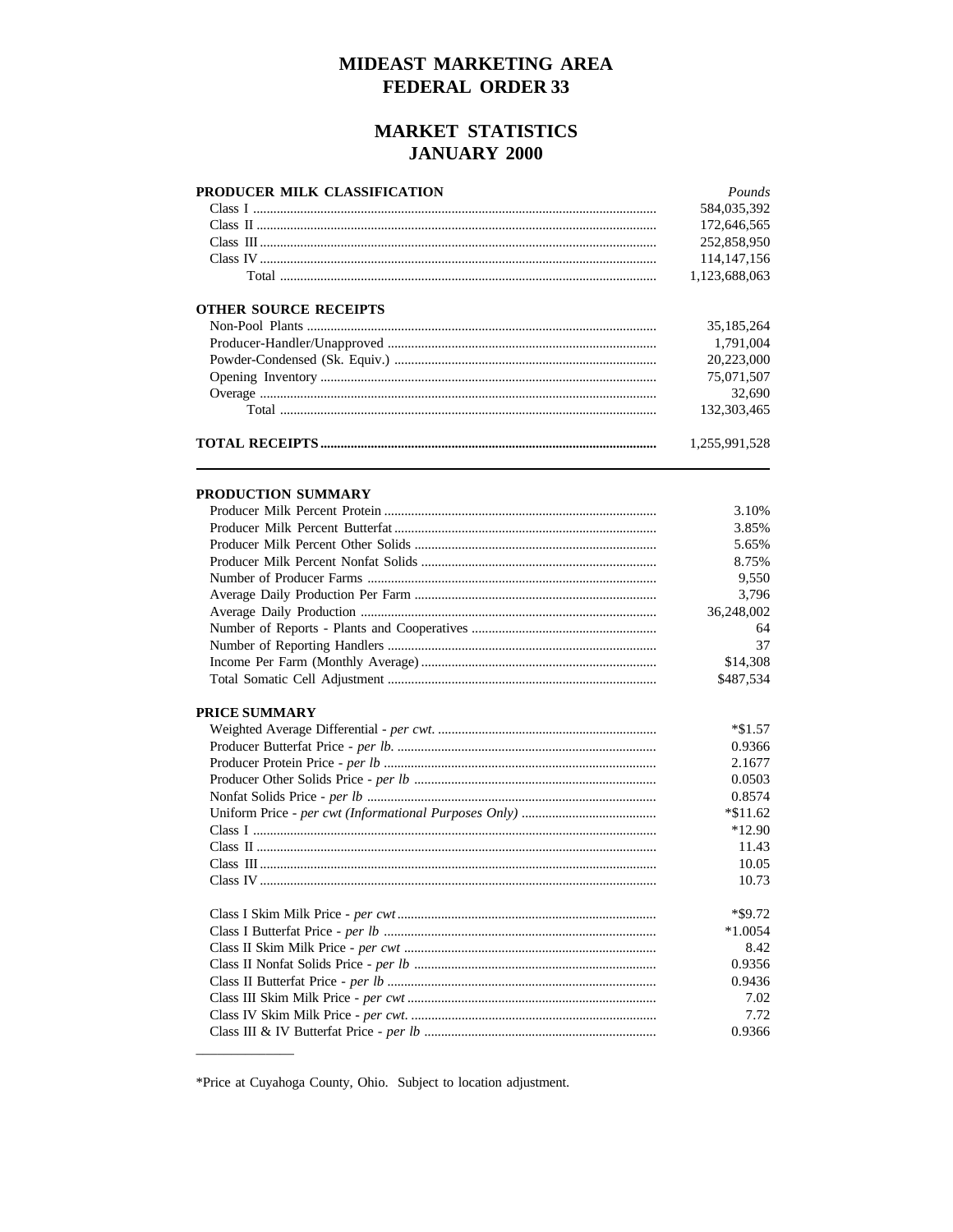#### MIDEAST MARKETING AREA **FEDERAL ORDER 33**

#### **MARKET STATISTICS FEBRUARY 2000**

| PRODUCER MILK CLASSIFICATION | Pounds        |
|------------------------------|---------------|
|                              | 549,647,785   |
|                              | 187,566,603   |
|                              | 250,519,074   |
|                              | 69,791,290    |
|                              | 1,057,524,752 |
|                              |               |
| <b>OTHER SOURCE RECEIPTS</b> |               |
|                              | 58,083,103    |
|                              | 1,738,998     |
|                              | 14,296,545    |
|                              | 85,777,137    |
|                              | 185,468       |
|                              | 160,081,251   |
|                              | 1,217,606,003 |
| <b>PRODUCTION SUMMARY</b>    |               |
|                              | 3.09%         |
|                              | 3.84%         |
|                              | 5.69%         |
|                              | 8.78%         |
|                              | 9,471         |
|                              | 3,850         |
|                              |               |
|                              | 36,466,371    |
|                              | 63            |
|                              | 36            |
|                              | \$13,402      |
|                              | \$280,814     |
| <b>PRICESUMMARY</b>          |               |
|                              | $*$ \$1.98    |
|                              | 0.9588        |
|                              | 1.9849        |
|                              | 0.0432        |
|                              | 0.8565        |
|                              | $*\$11.52$    |
|                              | $*12.71$      |
|                              | 11.51         |
|                              | 9.54          |
|                              | 10.80         |
|                              | *\$9.72       |
|                              | $*0.9502$     |
|                              | 8.42          |
|                              |               |
|                              | 0.9356        |
|                              | 0.9658        |
|                              | 6.41          |
|                              | 7.71          |
|                              | 0.9588        |

<sup>\*</sup>Price at Cuyahoga County, Ohio (Cleveland). Subject to location adjustment.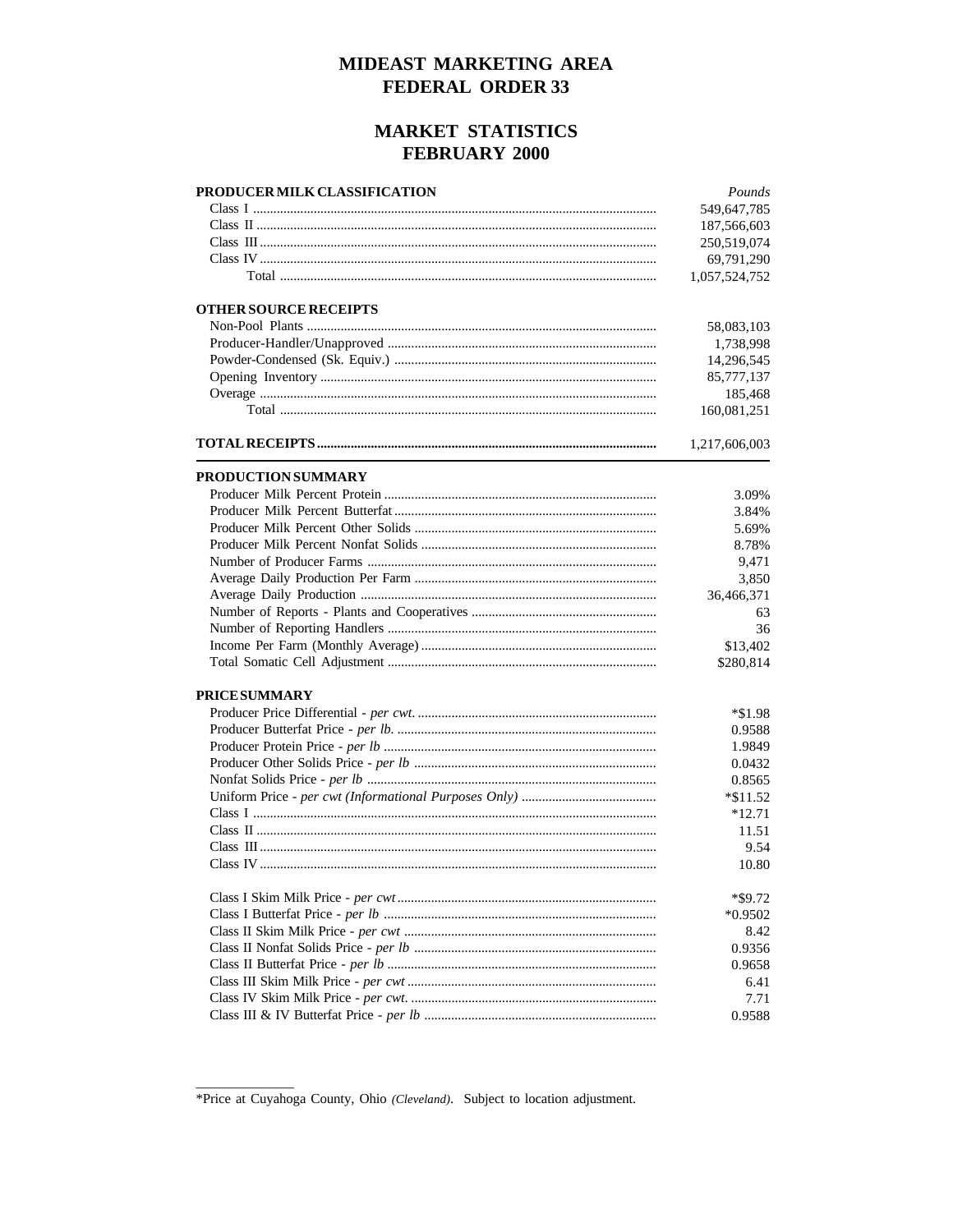AGRICULTURAL MARKETING SERVICE DAIRY PROGRAMS

#### **MIDEAST MARKETING AREA FEDERAL ORDER 33**

#### **MARKET STATISTICS - MARCH 2000 PRODUCER MILK CLASSIFICATION** Class I ..................................................... Class II .................................................... Class III .................................................... Class IV .................................................... Total ................................................. **OTHER SOURCE RECEIPTS** Non-Pool Plants .............................................. Producer-Handler/Unapproved ................................... Powder-Condensed (Sk. Equiv.) .................................. Opening Inventory ............................................ Overage .................................................... Total ................................................. **TOTAL RECEIPTS** ........................................... **PRODUCTION SUMMARY** Producer Milk Percent Protein ................................... Producer Milk Percent Butterfat .................................. Producer Milk Percent Other Solids ............................... Producer Milk Percent Nonfat Solids ................................ Number of Producer Farms ..................................... Average Daily Production Per Farm ............................... Average Daily Production ...................................... Number of Reports - Plants and Cooperatives ........................ Number of Reporting Handlers ................................... Income Per Farm (Monthly Average) .............................. Total Somatic Cell Adjustment .................................. **PRICE SUMMARY** Producer Price Differential *- per cwt*. .............................. Producer Butterfat Price *- per lb.* ................................. Producer Protein Price *- per lb* ................................... Producer Other Solids Price *- per lb* ............................... Nonfat Solids Price *- per lb* ..................................... Uniform Price - per cwt (Informational Purposes Only) ................. Class I .................................................... Class II .................................................... Class III .................................................... Class IV .................................................... Class I Skim Milk Price *- per cwt* ................................. Class I Butterfat Price *- per lb* ................................... Class II Skim Milk Price *- per cwt* ................................ Class II Nonfat Solids Price *- per lb* ............................... Class II Butterfat Price *- per lb* ................................... Class III Skim Milk Price *- per cwt* ............................... Class IV Skim Milk Price *- per cwt*. ............................... *Pounds* 586,081,597 223,959,791 277,772,755 77,863,850 1,165,677,993 65,108,173 1,805,180 17,185,166 87,639,523 303,487 172,041,529 1,337,719,522 3.05% 3.77% 5.68% 8.73% 9,537 3,943 37,602,516 65 39 \$14,709 \$327,920 \*\$2.14 1.0191 1.9166 0.0424 0.8553 \*\$11.68 \*12.84 11.71 9.54 11.00 \*\$9.71 \*0.9913 8.41 0.9344 1.0261 6.19 7.70

Class III & IV Butterfat Price *- per lb* ..............................

1.0191

\_\_\_\_\_\_\_\_\_\_\_\_\_\_ \*Price at Cuyahoga County, Ohio *(Cleveland)*. Subject to location adjustment.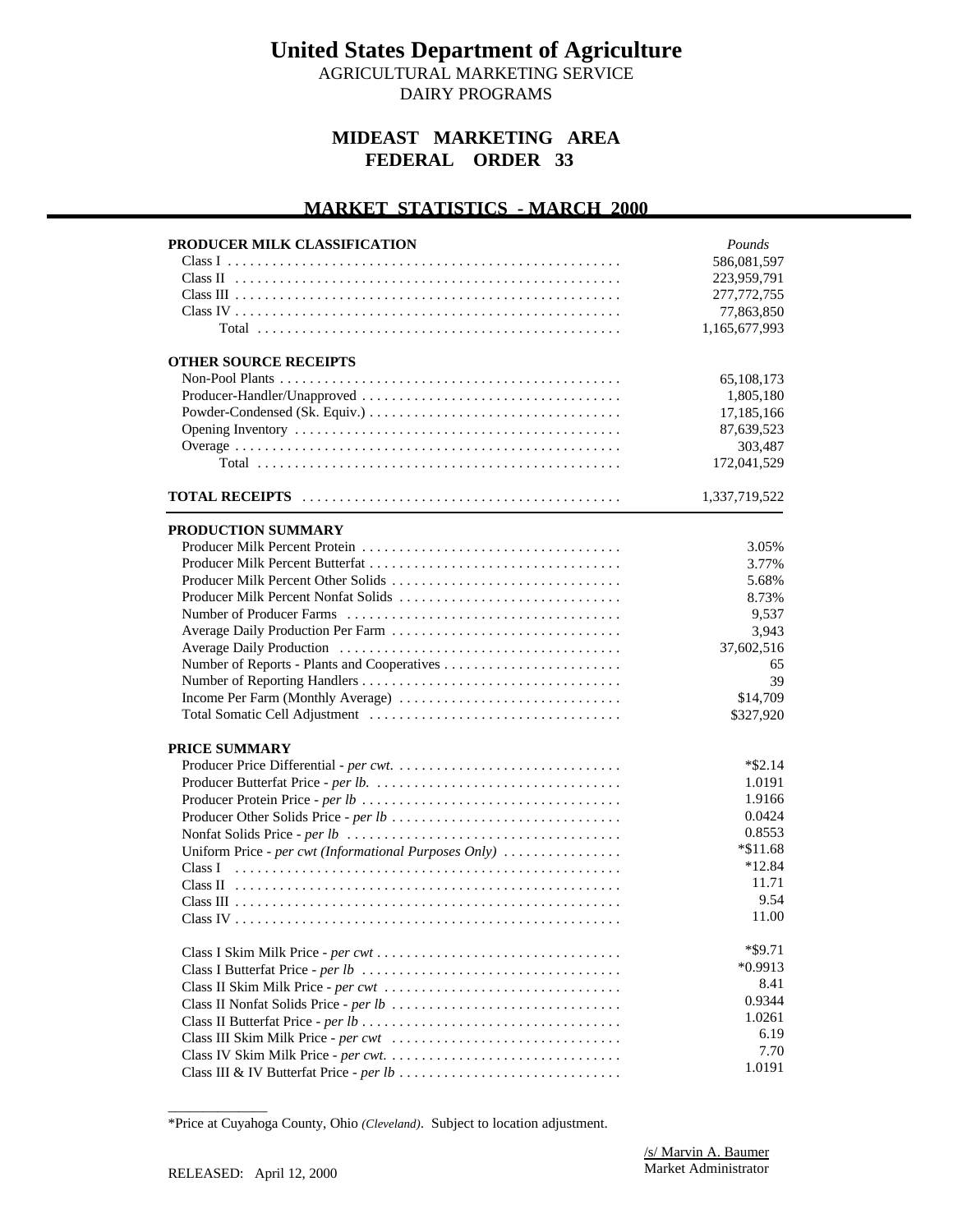AGRICULTURAL MARKETING SERVICE DAIRY PROGRAMS

#### **MIDEAST MARKETING AREA FEDERAL ORDER 33**

#### **MARKET STATISTICS - APRIL 2000**

| PRODUCER MILK CLASSIFICATION<br><b>OTHER SOURCE RECEIPTS</b> | Pounds<br>523,072,595<br>177,282,846<br>295,612,331<br>108,829,415<br>1,104,797,187<br>57,826,852<br>2,630,547<br>15,840,155 |
|--------------------------------------------------------------|------------------------------------------------------------------------------------------------------------------------------|
|                                                              | 84,817,067<br>645,257<br>161,759,878                                                                                         |
|                                                              | 1,266,557,065                                                                                                                |
|                                                              |                                                                                                                              |
| PRODUCTION SUMMARY                                           |                                                                                                                              |
|                                                              | 3.04%                                                                                                                        |
|                                                              | 3.73%                                                                                                                        |
| Producer Milk Percent Other Solids                           | 5.70%                                                                                                                        |
| Producer Milk Percent Nonfat Solids                          | 8.74%                                                                                                                        |
|                                                              | 9,380                                                                                                                        |
|                                                              | 3,926                                                                                                                        |
|                                                              | 36,826,573                                                                                                                   |
|                                                              | 63                                                                                                                           |
|                                                              | 37                                                                                                                           |
|                                                              | \$14,239                                                                                                                     |
|                                                              | \$325,641                                                                                                                    |
| PRICE SUMMARY                                                |                                                                                                                              |
|                                                              | $*$ \$2.36                                                                                                                   |
|                                                              | 1.1352                                                                                                                       |
|                                                              | 1.7399                                                                                                                       |
|                                                              | 0.8537                                                                                                                       |
|                                                              | 0.0408                                                                                                                       |
| Uniform Price - per cwt (Informational Purposes Only)        | $*\$11.77$                                                                                                                   |
| Class I                                                      | $*12.93$                                                                                                                     |
|                                                              | 12.10                                                                                                                        |
|                                                              | 9.41                                                                                                                         |
|                                                              | 11.38                                                                                                                        |
|                                                              |                                                                                                                              |
|                                                              | *\$9.70                                                                                                                      |
|                                                              | $*1.0189$                                                                                                                    |
|                                                              | 8.40                                                                                                                         |
|                                                              | 0.9333                                                                                                                       |
|                                                              | 1.1422                                                                                                                       |
|                                                              | 5.63                                                                                                                         |
|                                                              | 7.68                                                                                                                         |
|                                                              | 1.1352                                                                                                                       |
|                                                              |                                                                                                                              |

<sup>\*</sup>Price at Cuyahoga County, Ohio *(Cleveland)*. Subject to location adjustment.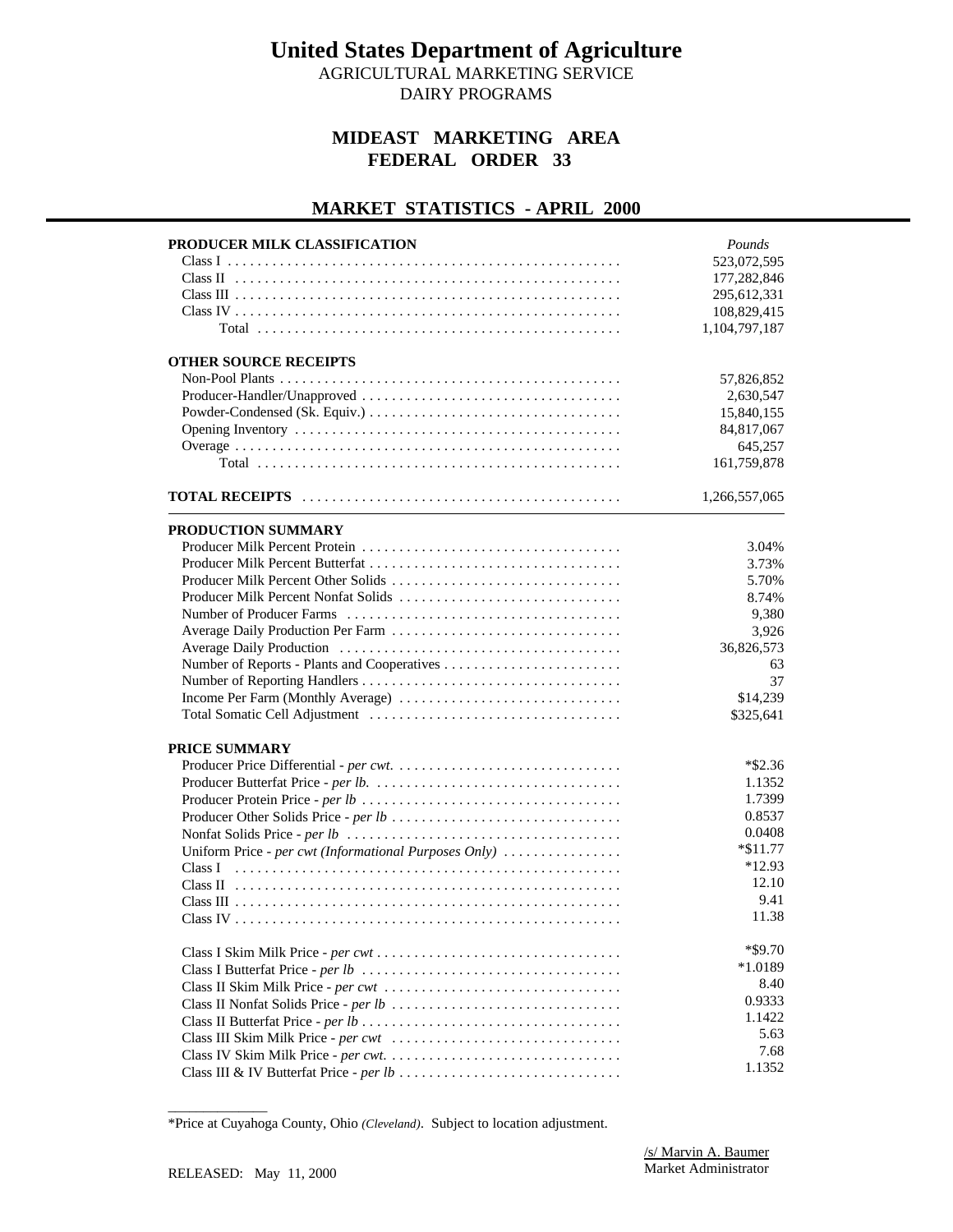AGRICULTURAL MARKETING SERVICE DAIRY PROGRAMS

#### **MIDEAST MARKETING AREA FEDERAL ORDER 33**

# **MARKET STATISTICS - MAY 2000**

| <b>OTHER SOURCE RECEIPTS</b><br>62,932,502<br>2,135,704<br>21,302,966<br>100,634,151                                                                                                                                                                                               |
|------------------------------------------------------------------------------------------------------------------------------------------------------------------------------------------------------------------------------------------------------------------------------------|
| 344,437<br>187, 349, 760                                                                                                                                                                                                                                                           |
| 1,321,038,112                                                                                                                                                                                                                                                                      |
| PRODUCTION SUMMARY<br>3.01%<br>3.64%<br>Producer Milk Percent Other Solids<br>5.72%<br>Producer Milk Percent Nonfat Solids<br>8.73%<br>9,526<br>Average Daily Production Per Farm<br>3,839<br>36,570,592<br>66<br>39<br>Income Per Farm (Monthly Average)<br>\$14,744<br>\$265,744 |
| PRICE SUMMARY<br>$*$ \$2.84<br>1.2854<br>1.5514<br>0.0403<br>0.8530<br>$*$ \$12.21<br>Uniform Price - per cwt (Informational Purposes Only)<br>$*13.48$<br>Class I<br>12.63<br>9.37<br>11.91<br>$*$ \$9.70<br>$*1.1759$<br>8.40<br>0.9333<br>1.2924<br>5.05<br>7.68                |

<sup>\*</sup>Price at Cuyahoga County, Ohio *(Cleveland)*. Subject to location adjustment.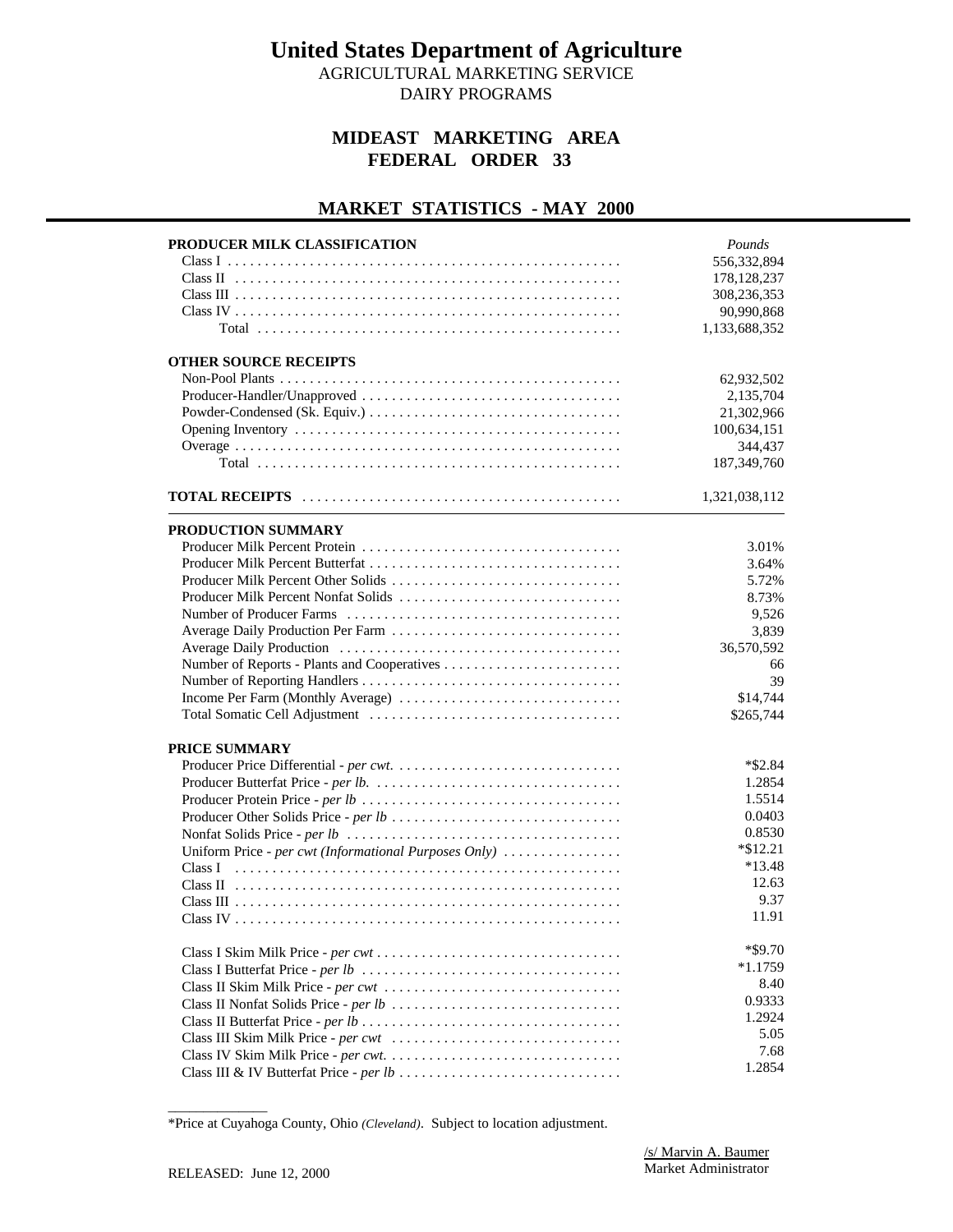AGRICULTURAL MARKETING SERVICE DAIRY PROGRAMS

#### **MIDEAST MARKETING AREA FEDERAL ORDER 33**

#### **MARKET STATISTICS - JUNE 2000**

| PRODUCER MILK CLASSIFICATION                          | Pounds            |
|-------------------------------------------------------|-------------------|
|                                                       | 521,550,228       |
|                                                       | 176,612,370       |
|                                                       | 340, 348, 559     |
|                                                       | 75,949,692        |
|                                                       | 1,114,460,849     |
| <b>OTHER SOURCE RECEIPTS</b>                          |                   |
|                                                       | 62,306,313        |
|                                                       | 1,926,196         |
|                                                       | 19,473,238        |
|                                                       | 80,294,545        |
|                                                       | 377,778           |
|                                                       | 164,378,070       |
|                                                       | 1,278,838,919     |
|                                                       |                   |
| PRODUCTION SUMMARY                                    |                   |
|                                                       | 2.96%             |
|                                                       | 3.60%             |
| Producer Milk Percent Other Solids                    | 5.71%             |
|                                                       | 8.67%             |
|                                                       | 9,472             |
|                                                       | 3,922             |
|                                                       | 37,148,695        |
|                                                       | 64                |
|                                                       | 37                |
| Income Per Farm (Monthly Average)                     | \$14,642          |
|                                                       | \$168,442         |
| PRICE SUMMARY                                         |                   |
|                                                       | $*$ \$2.92        |
|                                                       | 1.4128            |
|                                                       | 1.4278            |
|                                                       | 0.0438            |
|                                                       | 0.8556            |
| Uniform Price - per cwt (Informational Purposes Only) | $*\$12.38$        |
|                                                       | $*13.70$          |
|                                                       | 13.08             |
|                                                       | 9.46              |
|                                                       | 12.38             |
|                                                       |                   |
|                                                       | *\$9.70           |
|                                                       | $*1.2395$<br>8.40 |
|                                                       | 0.9333            |
|                                                       | 1.4198            |
|                                                       |                   |
|                                                       | 4.68              |
|                                                       | 7.70              |
|                                                       | 1.4128            |

<sup>\*</sup>Price at Cuyahoga County, Ohio *(Cleveland)*. Subject to location adjustment.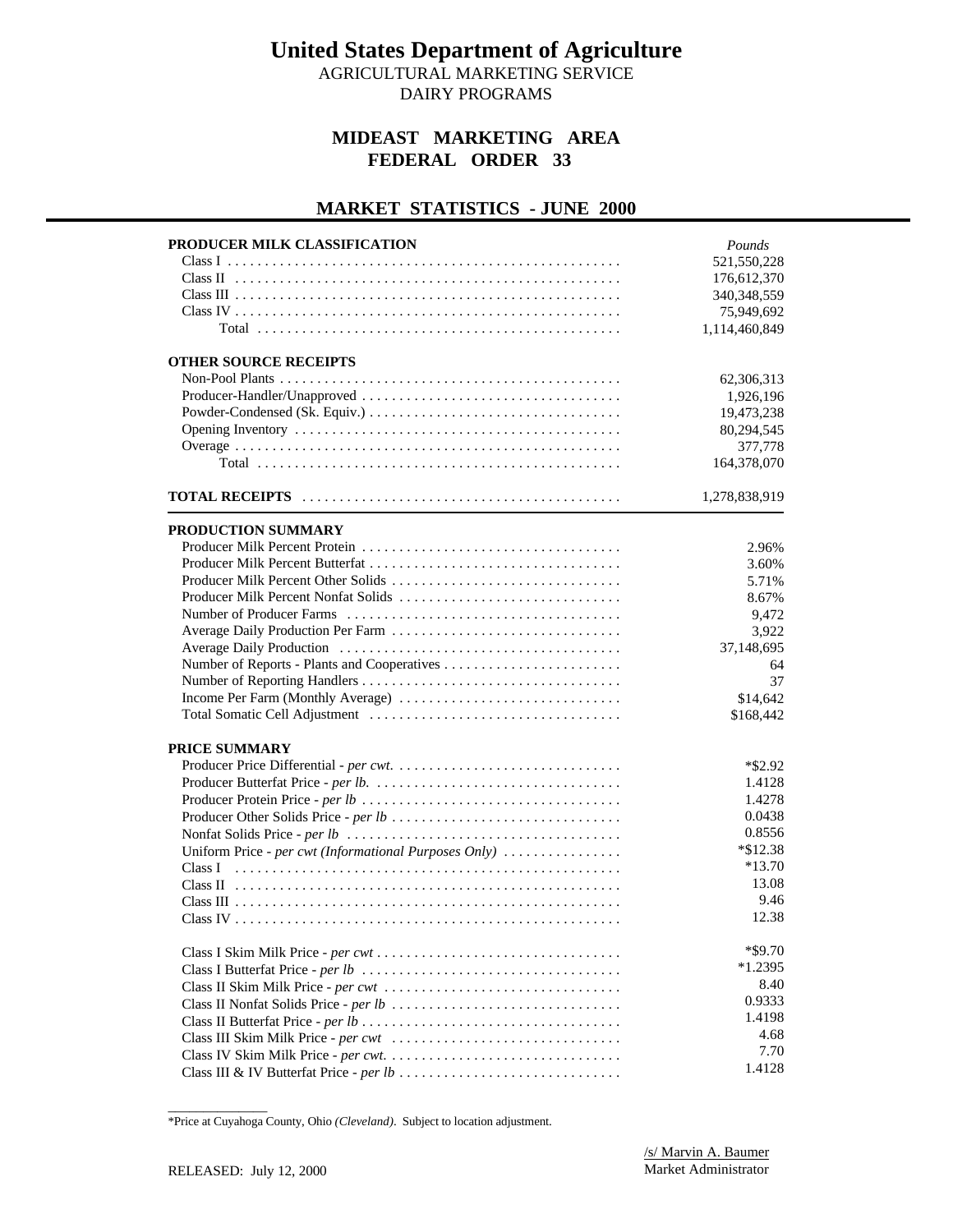AGRICULTURAL MARKETING SERVICE

DAIRY PROGRAMS

#### **MIDEAST MARKETING AREA FEDERAL ORDER 33**

#### **MARKET STATISTICS - JULY 2000**

| 514,292,282<br>212,421,440<br>386,606,936<br>99,997,881<br>1,213,318,539<br><b>OTHER SOURCE RECEIPTS</b><br>41,517,601<br>1,852,641<br>20,098,184<br>68,809,864<br>146,983<br>132,425,273<br>1,345,743,812<br>PRODUCTION SUMMARY<br>2.94%<br>3.56%<br>5.70%<br>8.64%<br>9,507<br>Average Daily Production Per Farm<br>4,117<br>39,139,308<br>67<br>39<br>Income Per Farm (Monthly Average)<br>\$16,090<br>\$17,700<br><b>PRICE SUMMARY</b><br>$*$ \$2.02<br>1.2691<br>1.9726<br>0.0557<br>0.8561<br>$*\$12.68$<br>Uniform Price - per cwt (Informational Purposes Only)<br>$*14.46$<br>12.58<br>10.66<br>11.87<br>*\$9.71<br>$*1.4555$<br>8.41<br>0.9344<br>1.2761<br>6.44<br>7.70<br>1.2691 | PRODUCER MILK CLASSIFICATION | Pounds |
|----------------------------------------------------------------------------------------------------------------------------------------------------------------------------------------------------------------------------------------------------------------------------------------------------------------------------------------------------------------------------------------------------------------------------------------------------------------------------------------------------------------------------------------------------------------------------------------------------------------------------------------------------------------------------------------------|------------------------------|--------|
|                                                                                                                                                                                                                                                                                                                                                                                                                                                                                                                                                                                                                                                                                              |                              |        |
|                                                                                                                                                                                                                                                                                                                                                                                                                                                                                                                                                                                                                                                                                              |                              |        |
|                                                                                                                                                                                                                                                                                                                                                                                                                                                                                                                                                                                                                                                                                              |                              |        |
|                                                                                                                                                                                                                                                                                                                                                                                                                                                                                                                                                                                                                                                                                              |                              |        |
|                                                                                                                                                                                                                                                                                                                                                                                                                                                                                                                                                                                                                                                                                              |                              |        |
|                                                                                                                                                                                                                                                                                                                                                                                                                                                                                                                                                                                                                                                                                              |                              |        |
|                                                                                                                                                                                                                                                                                                                                                                                                                                                                                                                                                                                                                                                                                              |                              |        |
|                                                                                                                                                                                                                                                                                                                                                                                                                                                                                                                                                                                                                                                                                              |                              |        |
|                                                                                                                                                                                                                                                                                                                                                                                                                                                                                                                                                                                                                                                                                              |                              |        |
|                                                                                                                                                                                                                                                                                                                                                                                                                                                                                                                                                                                                                                                                                              |                              |        |
|                                                                                                                                                                                                                                                                                                                                                                                                                                                                                                                                                                                                                                                                                              |                              |        |
|                                                                                                                                                                                                                                                                                                                                                                                                                                                                                                                                                                                                                                                                                              |                              |        |
|                                                                                                                                                                                                                                                                                                                                                                                                                                                                                                                                                                                                                                                                                              |                              |        |
|                                                                                                                                                                                                                                                                                                                                                                                                                                                                                                                                                                                                                                                                                              |                              |        |
|                                                                                                                                                                                                                                                                                                                                                                                                                                                                                                                                                                                                                                                                                              |                              |        |
|                                                                                                                                                                                                                                                                                                                                                                                                                                                                                                                                                                                                                                                                                              |                              |        |
|                                                                                                                                                                                                                                                                                                                                                                                                                                                                                                                                                                                                                                                                                              |                              |        |
|                                                                                                                                                                                                                                                                                                                                                                                                                                                                                                                                                                                                                                                                                              |                              |        |
|                                                                                                                                                                                                                                                                                                                                                                                                                                                                                                                                                                                                                                                                                              |                              |        |
|                                                                                                                                                                                                                                                                                                                                                                                                                                                                                                                                                                                                                                                                                              |                              |        |
|                                                                                                                                                                                                                                                                                                                                                                                                                                                                                                                                                                                                                                                                                              |                              |        |
|                                                                                                                                                                                                                                                                                                                                                                                                                                                                                                                                                                                                                                                                                              |                              |        |
|                                                                                                                                                                                                                                                                                                                                                                                                                                                                                                                                                                                                                                                                                              |                              |        |
|                                                                                                                                                                                                                                                                                                                                                                                                                                                                                                                                                                                                                                                                                              |                              |        |
|                                                                                                                                                                                                                                                                                                                                                                                                                                                                                                                                                                                                                                                                                              |                              |        |
|                                                                                                                                                                                                                                                                                                                                                                                                                                                                                                                                                                                                                                                                                              |                              |        |
|                                                                                                                                                                                                                                                                                                                                                                                                                                                                                                                                                                                                                                                                                              |                              |        |
|                                                                                                                                                                                                                                                                                                                                                                                                                                                                                                                                                                                                                                                                                              |                              |        |
|                                                                                                                                                                                                                                                                                                                                                                                                                                                                                                                                                                                                                                                                                              |                              |        |
|                                                                                                                                                                                                                                                                                                                                                                                                                                                                                                                                                                                                                                                                                              |                              |        |
|                                                                                                                                                                                                                                                                                                                                                                                                                                                                                                                                                                                                                                                                                              |                              |        |
|                                                                                                                                                                                                                                                                                                                                                                                                                                                                                                                                                                                                                                                                                              |                              |        |
|                                                                                                                                                                                                                                                                                                                                                                                                                                                                                                                                                                                                                                                                                              |                              |        |
|                                                                                                                                                                                                                                                                                                                                                                                                                                                                                                                                                                                                                                                                                              |                              |        |
|                                                                                                                                                                                                                                                                                                                                                                                                                                                                                                                                                                                                                                                                                              |                              |        |
|                                                                                                                                                                                                                                                                                                                                                                                                                                                                                                                                                                                                                                                                                              |                              |        |
|                                                                                                                                                                                                                                                                                                                                                                                                                                                                                                                                                                                                                                                                                              |                              |        |
|                                                                                                                                                                                                                                                                                                                                                                                                                                                                                                                                                                                                                                                                                              |                              |        |
|                                                                                                                                                                                                                                                                                                                                                                                                                                                                                                                                                                                                                                                                                              |                              |        |
|                                                                                                                                                                                                                                                                                                                                                                                                                                                                                                                                                                                                                                                                                              |                              |        |
|                                                                                                                                                                                                                                                                                                                                                                                                                                                                                                                                                                                                                                                                                              |                              |        |
|                                                                                                                                                                                                                                                                                                                                                                                                                                                                                                                                                                                                                                                                                              |                              |        |
|                                                                                                                                                                                                                                                                                                                                                                                                                                                                                                                                                                                                                                                                                              |                              |        |
|                                                                                                                                                                                                                                                                                                                                                                                                                                                                                                                                                                                                                                                                                              |                              |        |

\_\_\_\_\_\_\_\_\_\_\_\_\_\_ \*Price at Cuyahoga County, Ohio *(Cleveland)*. Subject to location adjustment.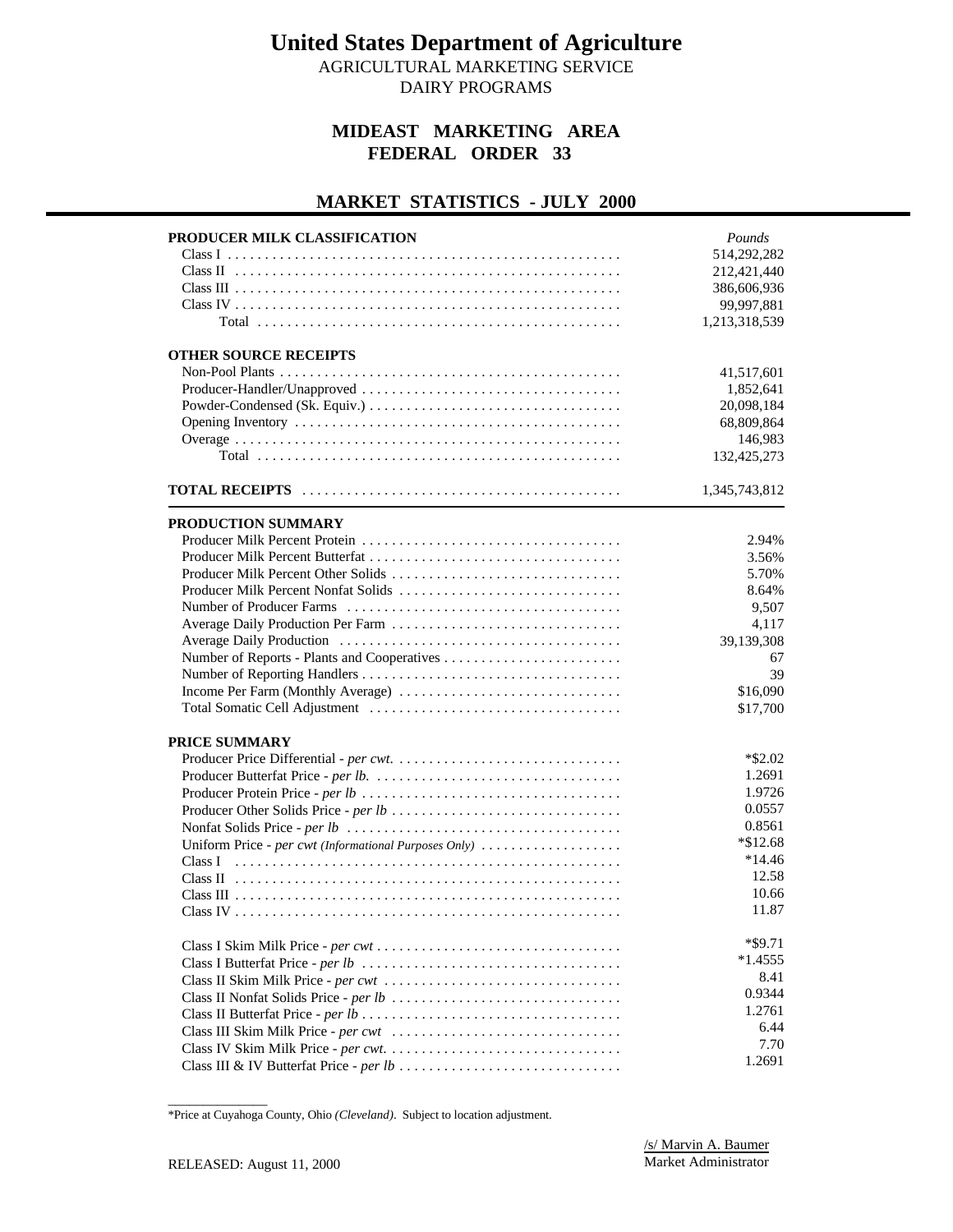AGRICULTURAL MARKETING SERVICE

DAIRY PROGRAMS

#### **MIDEAST MARKETING AREA FEDERAL ORDER 33**

#### **MARKET STATISTICS - AUGUST 2000**

| PRODUCER MILK CLASSIFICATION                          | Pounds<br>578,774,964<br>194,566,618<br>365, 308, 855<br>46,034,028<br>1,184,684,465 |
|-------------------------------------------------------|--------------------------------------------------------------------------------------|
| <b>OTHER SOURCE RECEIPTS</b>                          | 37, 195, 157<br>1,806,537<br>20,989,404<br>81,111,602<br>37,694<br>141,140,394       |
|                                                       | 1,325,824,859                                                                        |
| PRODUCTION SUMMARY                                    |                                                                                      |
|                                                       | 2.95%                                                                                |
|                                                       | 3.58%                                                                                |
| Producer Milk Percent Other Solids                    | 5.69%                                                                                |
| Producer Milk Percent Nonfat Solids                   | 8.64%                                                                                |
|                                                       | 10,091                                                                               |
| Average Daily Production Per Farm                     | 3,787                                                                                |
|                                                       | 38,215,628                                                                           |
|                                                       | 68                                                                                   |
|                                                       | 39                                                                                   |
|                                                       | \$14,639                                                                             |
|                                                       | $(\$95,775)$                                                                         |
| PRICE SUMMARY                                         |                                                                                      |
|                                                       | $*$ \$2.36                                                                           |
|                                                       | 1.2659                                                                               |
|                                                       | 1.7952                                                                               |
|                                                       | 0.0577                                                                               |
|                                                       | 0.8567                                                                               |
| Uniform Price - per cwt (Informational Purposes Only) | *\$12.49                                                                             |
|                                                       | *13.95                                                                               |
|                                                       | 12.56                                                                                |
|                                                       | 10.13                                                                                |
|                                                       | 11.87                                                                                |
|                                                       | $*$ \$9.70                                                                           |
|                                                       | $*1.3113$                                                                            |
|                                                       | 8.40                                                                                 |
|                                                       | 0.9333                                                                               |
|                                                       | 1.2729                                                                               |
|                                                       | 5.91                                                                                 |
|                                                       | 7.71                                                                                 |
|                                                       | 1.2659                                                                               |

<sup>\*</sup>Price at Cuyahoga County, Ohio *(Cleveland)*. Subject to location adjustment.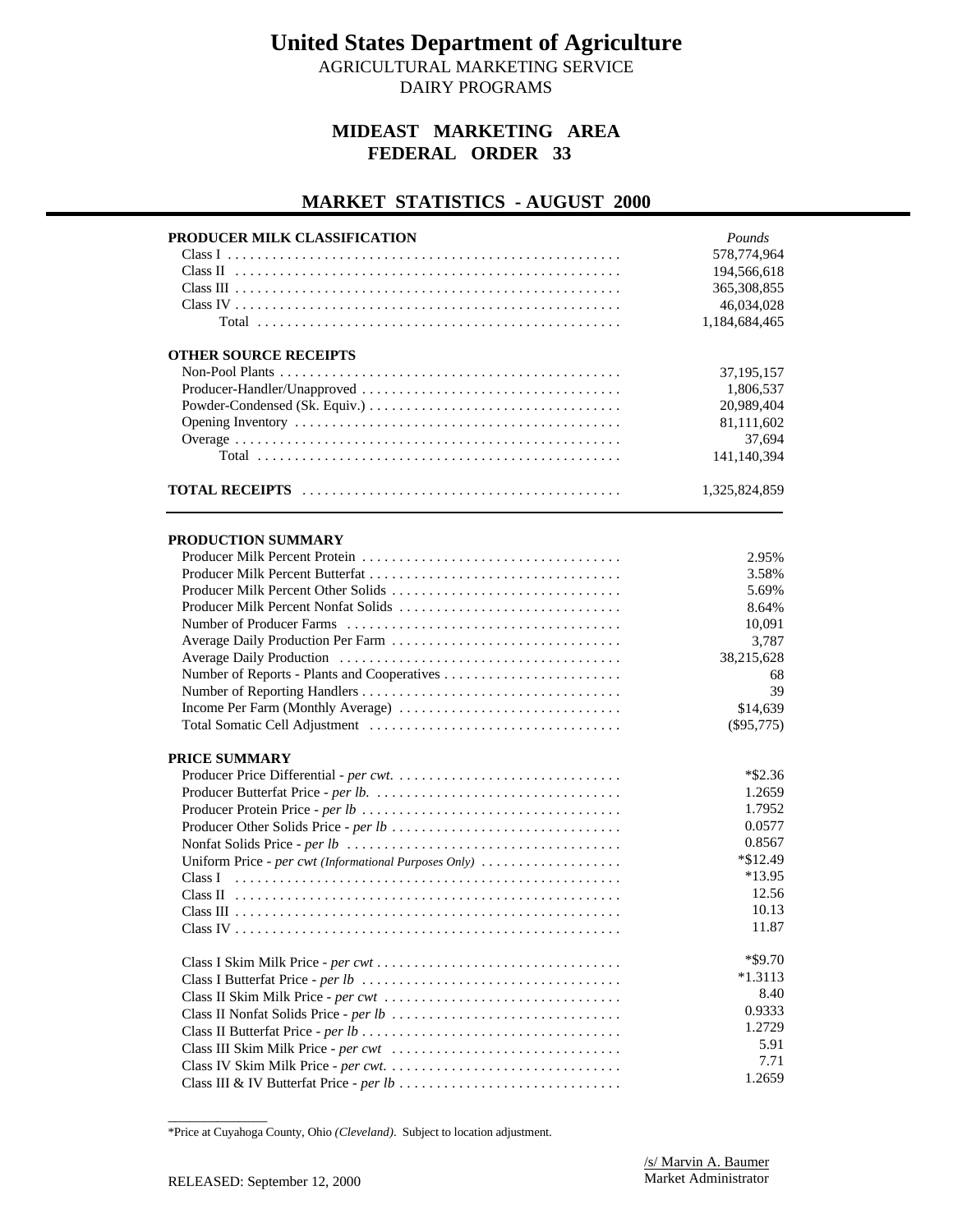AGRICULTURAL MARKETING SERVICE DAIRY PROGRAMS

#### **MIDEAST MARKETING AREA FEDERAL ORDER 33**

#### **MARKET STATISTICS - SEPTEMBER 2000**

| PRODUCER MILK CLASSIFICATION                          | Pounds        |
|-------------------------------------------------------|---------------|
|                                                       | 577,626,165   |
|                                                       | 207,933,856   |
|                                                       | 422,422,008   |
|                                                       | 51,430,429    |
|                                                       | 1,259,412,458 |
| <b>OTHER SOURCE RECEIPTS</b>                          |               |
|                                                       | 25,915,542    |
|                                                       | 1,716,793     |
|                                                       | 16,037,683    |
|                                                       | 77,958,061    |
|                                                       | 217,261       |
|                                                       | 121,845,340   |
|                                                       | 1,381,257,798 |
|                                                       |               |
| PRODUCTION SUMMARY                                    |               |
|                                                       | 3.01%         |
|                                                       | 3.64%         |
| Producer Milk Percent Other Solids                    | 5.66%         |
|                                                       | 8.67%         |
|                                                       | 10,873        |
|                                                       | 3,861         |
|                                                       | 41,980,415    |
|                                                       | 67            |
|                                                       | 38            |
|                                                       | \$14,684      |
|                                                       | \$53,327      |
| <b>PRICE SUMMARY</b>                                  |               |
|                                                       | $*\$1.77$     |
|                                                       | 1.2707        |
|                                                       | 2.0137        |
|                                                       | 0.0502        |
|                                                       | 0.8624        |
| Uniform Price - per cwt (Informational Purposes Only) | $*\$12.53$    |
|                                                       | $*13.84$      |
|                                                       | 12.58         |
|                                                       | 10.76         |
|                                                       | 11.94         |
|                                                       | $*$ \$9.70    |
|                                                       | $*1.2791$     |
|                                                       | 8.40          |
|                                                       | 0.9333        |
|                                                       | 1.2777        |
|                                                       | 6.54          |
|                                                       | 7.76          |
|                                                       | 1.2707        |

<sup>\*</sup>Price at Cuyahoga County, Ohio *(Cleveland)*. Subject to location adjustment.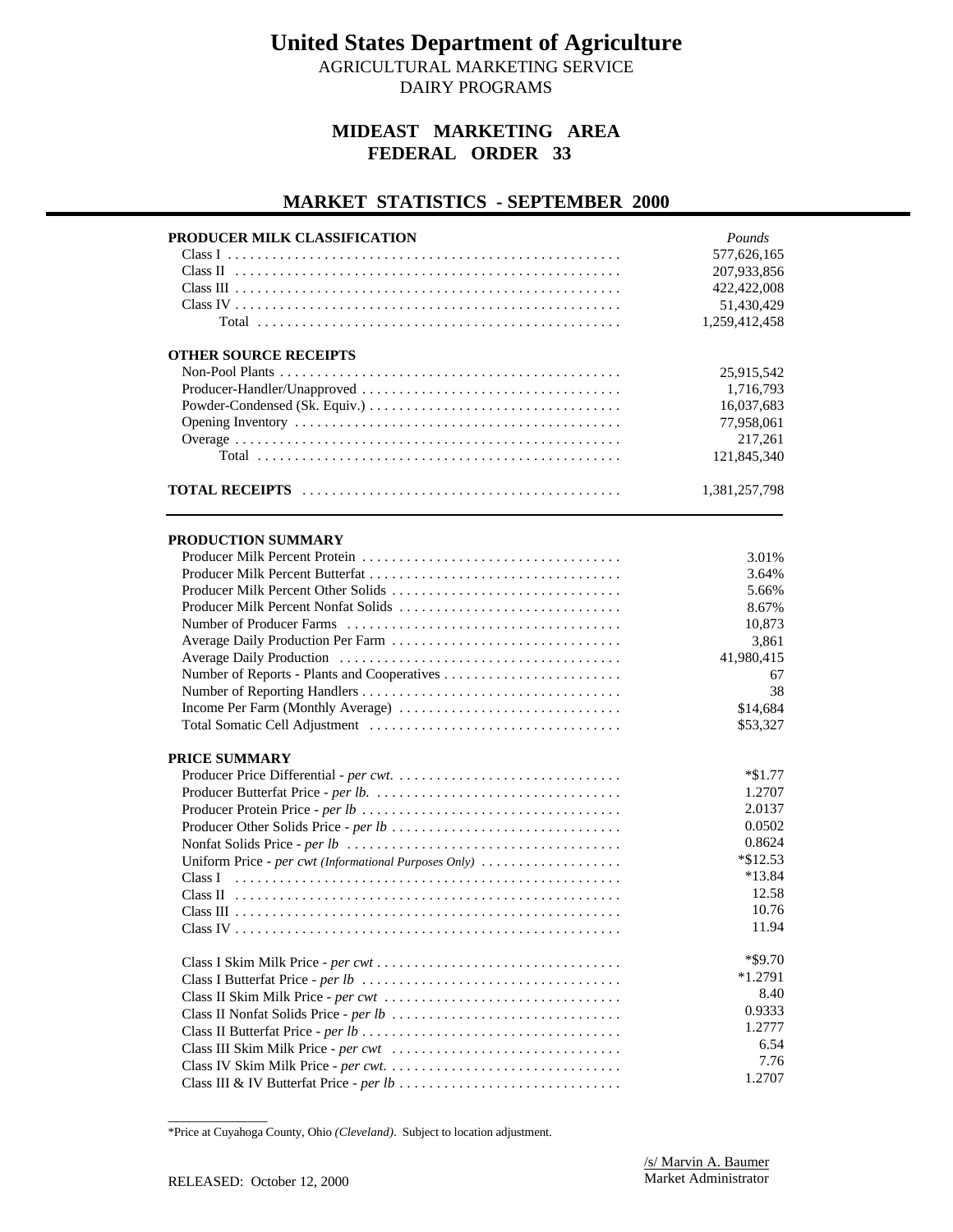AGRICULTURAL MARKETING SERVICE DAIRY PROGRAMS

#### **MIDEAST MARKETING AREA FEDERAL ORDER 33**

#### **MARKET STATISTICS - OCTOBER 2000**

| PRODUCER MILK CLASSIFICATION                          | Pounds        |
|-------------------------------------------------------|---------------|
|                                                       | 568,995,028   |
|                                                       | 163, 103, 249 |
|                                                       | 509,097,436   |
|                                                       | 72,129,435    |
|                                                       | 1,313,325,148 |
| <b>OTHER SOURCE RECEIPTS</b>                          |               |
|                                                       | 45,123,759    |
|                                                       | 1,836,581     |
|                                                       | 16,990,226    |
|                                                       | 81,988,190    |
|                                                       | 73,045        |
|                                                       | 146,011,801   |
|                                                       | 1,459,336,949 |
|                                                       |               |
| PRODUCTION SUMMARY                                    | 3.07%         |
|                                                       | 3.74%         |
| Producer Milk Percent Other Solids                    | 5.67%         |
|                                                       | 8.74%         |
|                                                       | 11,060        |
|                                                       | 3,830         |
|                                                       |               |
|                                                       | 42,365,327    |
|                                                       | 66<br>36      |
|                                                       | \$14,762      |
|                                                       |               |
|                                                       | \$344,259     |
| PRICE SUMMARY                                         |               |
|                                                       | $*$ \$2.02    |
|                                                       | 1.2444        |
|                                                       | 1.8028        |
|                                                       | 0.0471        |
|                                                       | 0.8585        |
| Uniform Price - per cwt (Informational Purposes Only) | $*$ \$12.04   |
|                                                       | *13.89        |
|                                                       | 12.54         |
|                                                       | 10.02         |
|                                                       | 11.81         |
|                                                       | $*$ \$9.76    |
|                                                       | $*1.2766$     |
|                                                       | 8.46          |
|                                                       | 0.9400        |
|                                                       | 1.2514        |
|                                                       | 5.87          |
|                                                       | 7.73          |
|                                                       | 1.2444        |

<sup>\*</sup>Price at Cuyahoga County, Ohio *(Cleveland)*. Subject to location adjustment.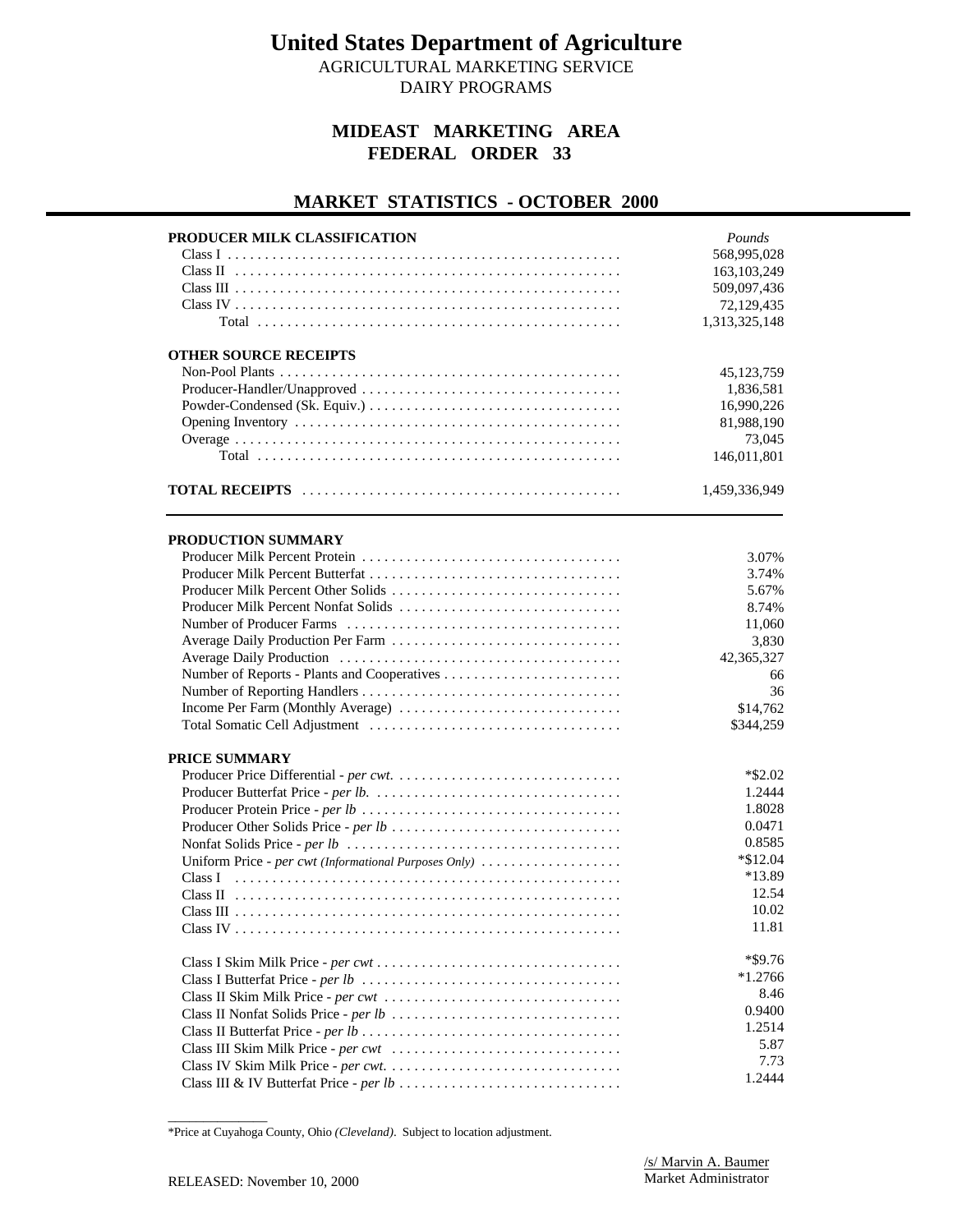AGRICULTURAL MARKETING SERVICE DAIRY PROGRAMS

#### **MIDEAST MARKETING AREA FEDERAL ORDER 33**

#### **MARKET STATISTICS - NOVEMBER 2000**

| 577,879,418<br>142,720,825<br>502,565,871<br>41,249,714<br>1,264,415,828<br><b>OTHER SOURCE RECEIPTS</b><br>35,894,030<br>1,637,490<br>16,087,073<br>78,617,065<br>359,898<br>132,595,556<br>1,397,011,384<br>PRODUCTION SUMMARY<br>3.11%<br>3.80%<br>Producer Milk Percent Other Solids<br>5.68%<br>Producer Milk Percent Nonfat Solids<br>8.79%<br>11,261<br>3,743<br>42,147,194<br>71<br>40<br>Income Per Farm (Monthly Average)<br>\$13,958<br>\$457,399<br>$*$ \$3.34<br>1.5745<br>0.9149<br>0.0565<br>0.8617<br>Uniform Price - per cwt (Informational Purposes Only)<br>$*\$11.91$<br>$*13.82$<br>13.68<br>8.57<br>13.00<br>$*$ \$9.74<br>$*1.2635$<br>8.44<br>0.9378<br>1.5815<br>3.17<br>7.76<br>1.5745 | PRODUCER MILK CLASSIFICATION | Pounds |
|------------------------------------------------------------------------------------------------------------------------------------------------------------------------------------------------------------------------------------------------------------------------------------------------------------------------------------------------------------------------------------------------------------------------------------------------------------------------------------------------------------------------------------------------------------------------------------------------------------------------------------------------------------------------------------------------------------------|------------------------------|--------|
|                                                                                                                                                                                                                                                                                                                                                                                                                                                                                                                                                                                                                                                                                                                  |                              |        |
|                                                                                                                                                                                                                                                                                                                                                                                                                                                                                                                                                                                                                                                                                                                  |                              |        |
|                                                                                                                                                                                                                                                                                                                                                                                                                                                                                                                                                                                                                                                                                                                  |                              |        |
|                                                                                                                                                                                                                                                                                                                                                                                                                                                                                                                                                                                                                                                                                                                  |                              |        |
|                                                                                                                                                                                                                                                                                                                                                                                                                                                                                                                                                                                                                                                                                                                  |                              |        |
|                                                                                                                                                                                                                                                                                                                                                                                                                                                                                                                                                                                                                                                                                                                  |                              |        |
|                                                                                                                                                                                                                                                                                                                                                                                                                                                                                                                                                                                                                                                                                                                  |                              |        |
|                                                                                                                                                                                                                                                                                                                                                                                                                                                                                                                                                                                                                                                                                                                  |                              |        |
|                                                                                                                                                                                                                                                                                                                                                                                                                                                                                                                                                                                                                                                                                                                  |                              |        |
|                                                                                                                                                                                                                                                                                                                                                                                                                                                                                                                                                                                                                                                                                                                  |                              |        |
|                                                                                                                                                                                                                                                                                                                                                                                                                                                                                                                                                                                                                                                                                                                  |                              |        |
|                                                                                                                                                                                                                                                                                                                                                                                                                                                                                                                                                                                                                                                                                                                  |                              |        |
|                                                                                                                                                                                                                                                                                                                                                                                                                                                                                                                                                                                                                                                                                                                  |                              |        |
|                                                                                                                                                                                                                                                                                                                                                                                                                                                                                                                                                                                                                                                                                                                  |                              |        |
|                                                                                                                                                                                                                                                                                                                                                                                                                                                                                                                                                                                                                                                                                                                  |                              |        |
|                                                                                                                                                                                                                                                                                                                                                                                                                                                                                                                                                                                                                                                                                                                  |                              |        |
|                                                                                                                                                                                                                                                                                                                                                                                                                                                                                                                                                                                                                                                                                                                  |                              |        |
|                                                                                                                                                                                                                                                                                                                                                                                                                                                                                                                                                                                                                                                                                                                  |                              |        |
|                                                                                                                                                                                                                                                                                                                                                                                                                                                                                                                                                                                                                                                                                                                  |                              |        |
|                                                                                                                                                                                                                                                                                                                                                                                                                                                                                                                                                                                                                                                                                                                  |                              |        |
|                                                                                                                                                                                                                                                                                                                                                                                                                                                                                                                                                                                                                                                                                                                  |                              |        |
|                                                                                                                                                                                                                                                                                                                                                                                                                                                                                                                                                                                                                                                                                                                  |                              |        |
|                                                                                                                                                                                                                                                                                                                                                                                                                                                                                                                                                                                                                                                                                                                  |                              |        |
|                                                                                                                                                                                                                                                                                                                                                                                                                                                                                                                                                                                                                                                                                                                  |                              |        |
|                                                                                                                                                                                                                                                                                                                                                                                                                                                                                                                                                                                                                                                                                                                  |                              |        |
|                                                                                                                                                                                                                                                                                                                                                                                                                                                                                                                                                                                                                                                                                                                  |                              |        |
|                                                                                                                                                                                                                                                                                                                                                                                                                                                                                                                                                                                                                                                                                                                  | <b>PRICE SUMMARY</b>         |        |
|                                                                                                                                                                                                                                                                                                                                                                                                                                                                                                                                                                                                                                                                                                                  |                              |        |
|                                                                                                                                                                                                                                                                                                                                                                                                                                                                                                                                                                                                                                                                                                                  |                              |        |
|                                                                                                                                                                                                                                                                                                                                                                                                                                                                                                                                                                                                                                                                                                                  |                              |        |
|                                                                                                                                                                                                                                                                                                                                                                                                                                                                                                                                                                                                                                                                                                                  |                              |        |
|                                                                                                                                                                                                                                                                                                                                                                                                                                                                                                                                                                                                                                                                                                                  |                              |        |
|                                                                                                                                                                                                                                                                                                                                                                                                                                                                                                                                                                                                                                                                                                                  |                              |        |
|                                                                                                                                                                                                                                                                                                                                                                                                                                                                                                                                                                                                                                                                                                                  |                              |        |
|                                                                                                                                                                                                                                                                                                                                                                                                                                                                                                                                                                                                                                                                                                                  |                              |        |
|                                                                                                                                                                                                                                                                                                                                                                                                                                                                                                                                                                                                                                                                                                                  |                              |        |
|                                                                                                                                                                                                                                                                                                                                                                                                                                                                                                                                                                                                                                                                                                                  |                              |        |
|                                                                                                                                                                                                                                                                                                                                                                                                                                                                                                                                                                                                                                                                                                                  |                              |        |
|                                                                                                                                                                                                                                                                                                                                                                                                                                                                                                                                                                                                                                                                                                                  |                              |        |
|                                                                                                                                                                                                                                                                                                                                                                                                                                                                                                                                                                                                                                                                                                                  |                              |        |
|                                                                                                                                                                                                                                                                                                                                                                                                                                                                                                                                                                                                                                                                                                                  |                              |        |
|                                                                                                                                                                                                                                                                                                                                                                                                                                                                                                                                                                                                                                                                                                                  |                              |        |
|                                                                                                                                                                                                                                                                                                                                                                                                                                                                                                                                                                                                                                                                                                                  |                              |        |
|                                                                                                                                                                                                                                                                                                                                                                                                                                                                                                                                                                                                                                                                                                                  |                              |        |
|                                                                                                                                                                                                                                                                                                                                                                                                                                                                                                                                                                                                                                                                                                                  |                              |        |

<sup>\*</sup>Price at Cuyahoga County, Ohio *(Cleveland)*. Subject to location adjustment.